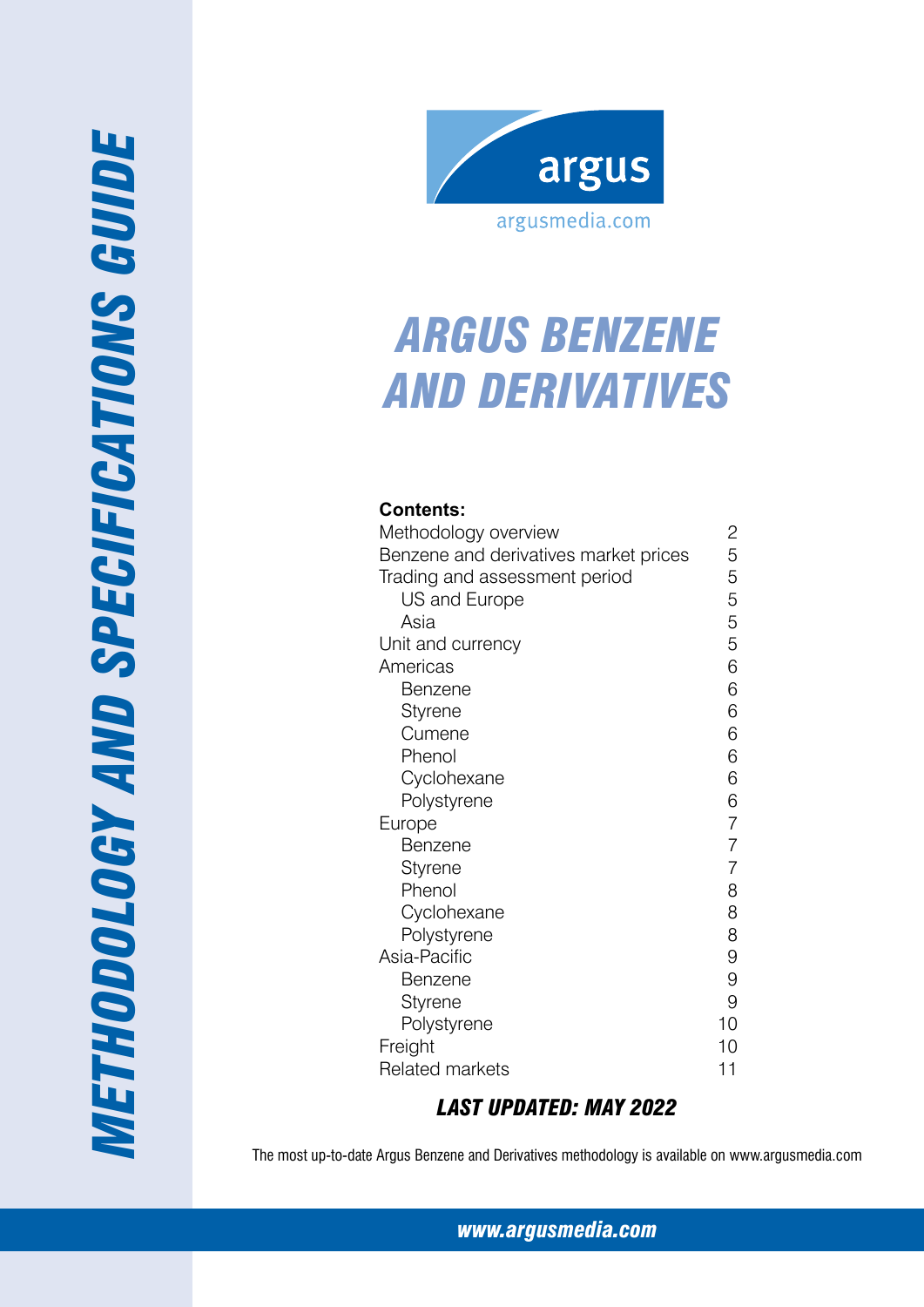# <span id="page-1-0"></span>**Methodology overview**

# **Methodology rationale**

Argus strives to construct methodologies that reflect the way the market trades. Argus aims to produce price assessments which are reliable and representative indicators of commodity market values and are free from distortion. As a result, the specific currencies, volume units, locations and other particulars of an assessment are determined by industry conventions.

In the benzene and derivatives markets, Argus publishes physical market prices in the open market as laid out in the specifications and methodology guide. Argus uses the trading period deemed by Argus to be most appropriate, in consultation with industry, to capture market liquidity.

In order to be included in the assessment process, deals must meet the minimum volume, delivery, timing and specification requirements in our methodology. In illiquid markets, and in other cases where deemed appropriate, Argus assesses the range within which product could have traded by applying a strict process outlined later in this methodology.

# **Survey process**

Argus price assessments are informed by information received from a wide cross section of market participants, including producers, consumers and intermediaries. Argus reporters engage with the industry by proactively polling participants for market data. Argus will contact and accept market data from all credible market sources including front and back office of market participants and brokers. Argus will also receive market data from electronic trading platforms and directly from the back offices of market participants. Argus will accept market data by telephone, instant messenger, email or other means.

Argus encourages all sources of market data to submit all market data to which they are a party that falls within the Argus stated methodological criteria for the relevant assessment. Argus encourages all sources of market data to submit transaction data from back office functions.

Throughout all markets, Argus is constantly seeking to increase the number of companies willing to provide market data. Reporters are mentored and held accountable for expanding their pool of contacts. The number of entities providing market data can vary significantly from day to day based on market conditions.

For certain price assessments identified by local management, if more than 50pc of the market data involved in arriving at a price assessment is sourced from a single party the supervising editor will engage in an analysis of the market data with the primary reporter to ensure that the quality and integrity of the assessment has not been affected.

# **Market data usage**

In each market, Argus uses the methodological approach deemed to be the most reliable and representative for that market. Argus will utilise various types of market data in its methodologies, to include:

- Transactions
- Bids and offers
- Other market information, to include spread values between grades, locations, timings, and many other data.

In many markets, the relevant methodology will assign a relatively higher importance to transactions over bids and offers, and a relatively higher importance to bids and offers over other market information. Certain markets however will exist for which such a hierarchy would produce unreliable and non-representative price assessments, and so the methodology must assign a different relative importance in order to ensure the quality and integrity of the price assessment. And even in markets for which the hierarchy normally applies, certain market situations will at times emerge for which the strict hierarchy would produce non-representative prices, requiring Argus to adapt in order to publish representative prices.

# **Verification of transaction data**

Reporters carefully analyse all data submitted to the price assessment process. These data include transactions, bids, offers, volumes, counterparties, specifications and any other information that contributes materially to the determination of price. This high level of care described applies regardless of the methodology employed. Specific to transactions, bids, and offers, reporters seek to verify the price, the volume, the specifications, location basis, and counterparty. In some transactional average methodologies, reporters also examine the full array of transactions to match counterparties and arrive at a list of unique transactions. In some transactional average methodologies, full details of the transactions verified are published electronically and are accessible by subscribers.

Several tests are applied by reporters in all markets to transactional data to determine if it should be subjected to further scrutiny. If a transaction has been identified as failing such a test, it will receive further scrutiny. For assessments used to settle derivatives and for many other assessments, Argus has established internal procedures that involve escalation of inquiry within the source's company and escalating review within Argus management. Should this process determine that a transaction should be excluded from the price assessment process, the supervising editor will initiate approval and, if necessary, documentation procedures.

# **Primary tests applied by reporters**

- Transactions not transacted at arm's length, including deals between related parties or affiliates.
- Transaction prices that deviate significantly from the mean of all transactions submitted for that day.
- Transaction prices that fall outside of the generally observed lows and highs that operated throughout the trading day.
- Transactions that are suspected to be a leg of another transaction or in some way contingent on an unknown transaction.
- Single deal volumes that significantly exceed the typical transaction volume for that market.
- Transaction details that are identified by other market participants as being for any reason potentially anomalous and perceived by Argus to be as such.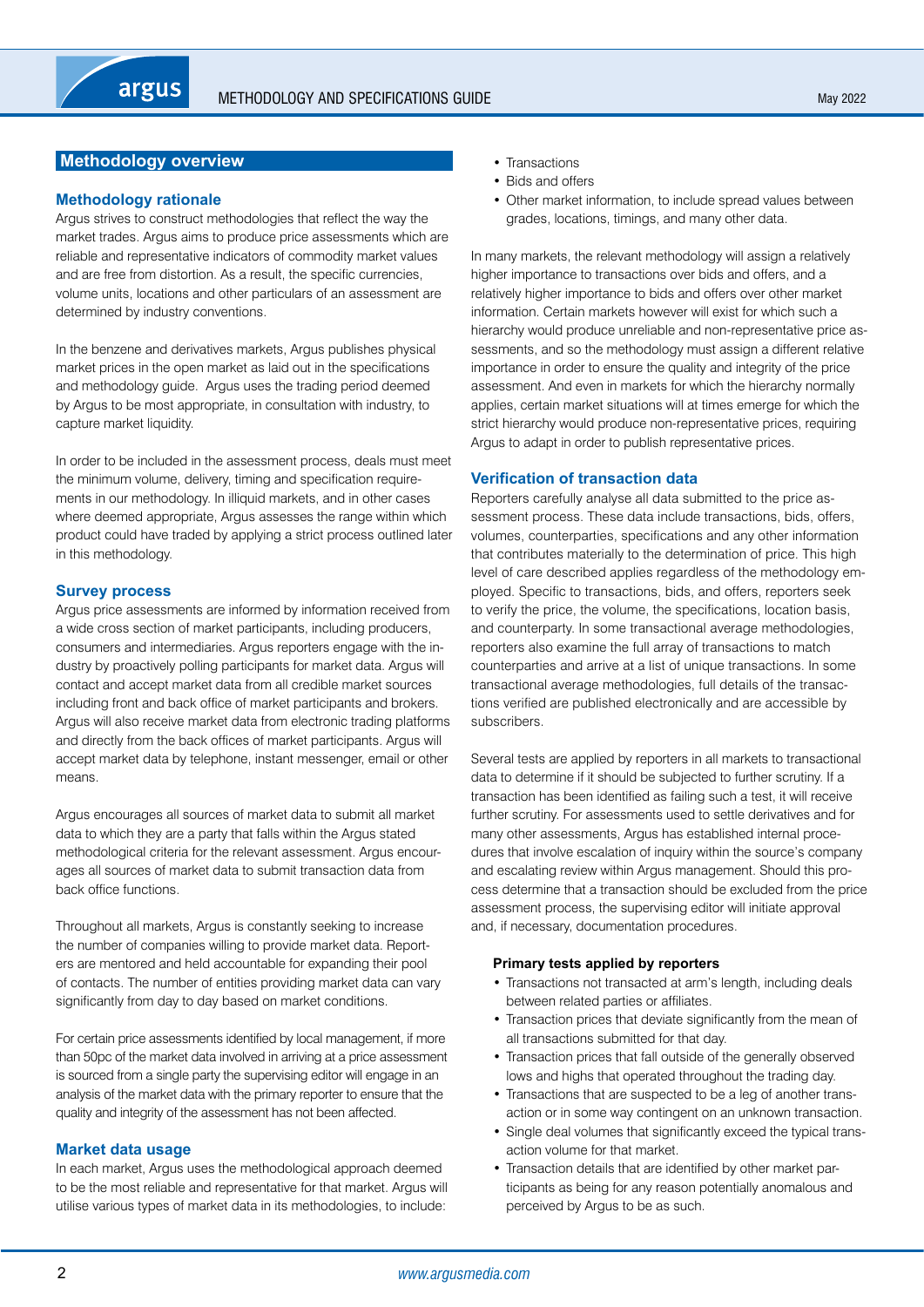- Transaction details that are reported by one counterparty differently than the other counterparty.
- Any transaction details that appear to the reporter to be illogical or to stray from the norms of trading behaviour. This could include but is not limited to divergent specifications, unusual delivery location and counterparties not typically seen.
- Transactions that involve the same counterparties, the same price and delivery dates are checked to see that they are separate deals and not one deal duplicated in Argus records.

# **Secondary tests applied by editors for transactions identified for further scrutiny**

# **Transaction tests**

argus

- The impact of linkage of the deal to possible other transactions such as contingent legs, exchanges, options, swaps, or other derivative instruments. This will include a review of transactions in markets that the reporter may not be covering.
- The nature of disagreement between counterparties on transactional details.
- The possibility that a deal is directly linked to an offsetting transaction that is not publicly known, for example a "wash trade" which has the purpose of influencing the published price.
- The impact of non-market factors on price or volume, including distressed delivery, credit issues, scheduling issues, demurrage, or containment.

#### **Source tests**

- The credibility of the explanation provided for the outlying nature of the transaction.
- The track record of the source. Sources will be deemed more credible if they
	- Regularly provide transaction data with few errors.
	- Provide data by Argus' established deadline.
	- Quickly respond to queries from Argus reporters.
- Have staff designated to respond to such queries.
- How close the information receipt is to the deadline for information, and the impact of that proximity on the validation process.

# **Assessment guidelines**

When insufficient, inadequate, or no transaction information exists, or when Argus concludes that a transaction based methodology will not produce representative prices, Argus reporters will make an assessment of market value by applying intelligent judgment based on a broad array of factual market information. Reporters must use a high degree of care in gathering and validating all market data used in determining price assessments, a degree of care equal to that applying to gathering and validating transactions. The information used to form an assessment could include deals done, bids, offers, tenders, spread trades, exchange trades, fundamental supply and demand information and other inputs.

The assessment process employing judgment is rigorous, replicable, and uses widely accepted valuation metrics. These valuation metrics mirror the process used by physical commodity traders

to internally assess value prior to entering the market with a bid or offer. Applying these valuation metrics along with sound judgment significantly narrows the band within which a commodity can be assessed, and greatly increases the accuracy and consistency of the price series. The application of judgment is conducted jointly with the supervising editor, in order to be sure that guidelines below are being followed. Valuation metrics include the following:

# Relative value transactions

Frequently transactions occur which instead of being an outright purchase or sale of a single commodity, are instead exchanges of commodities. Such transactions allow reporters to value less liquid markets against more liquid ones and establish a strong basis for the exercise of judgment.

- Exchange one commodity for a different commodity in the same market at a negotiated value.
- Exchange delivery dates for the same commodity at a negotiated value.
- Exchange a commodity in one location for the same commodity at another location at a negotiated value.
- Bids and offers

If a sufficient number of bids and offers populate the market, then in most cases the highest bid and the lowest offer can be assumed to define the boundaries between which a deal could be transacted.

# Comparative metrics

The relative values between compared commodities are readily discussed in the market and can be discovered through dialogue with market participants. These discussions are the precursor to negotiation and conclusion of transactions.

- Comparison to the same commodity in another market centre.
- Comparison to a more actively traded but slightly different specification commodity in the same market centre.
- Comparison to the same commodity traded for a different delivery timing.
- Comparison to the commodity's primary feedstock or primary derived product(s).
- Comparison to trade in the same commodity but in a different modality (as in barge versus oceangoing vessel) or in a different total volume (as in full cargo load versus partial cargo load).

# **Volume minimums and transaction data thresholds**

Argus typically does not establish thresholds strictly on the basis of a count of transactions, as this could lead to unreliable and nonrepresentative assessments and because of the varying transportation infrastructure found in all commodity markets. Instead, minimum volumes are typically established which may apply to each transaction accepted, to the aggregate of transactions, to transactions which set a low or high assessment or to other volumetrically relevant parameters.

For price assessments used to settle derivatives, Argus will seek to establish minimum transaction data thresholds and when no such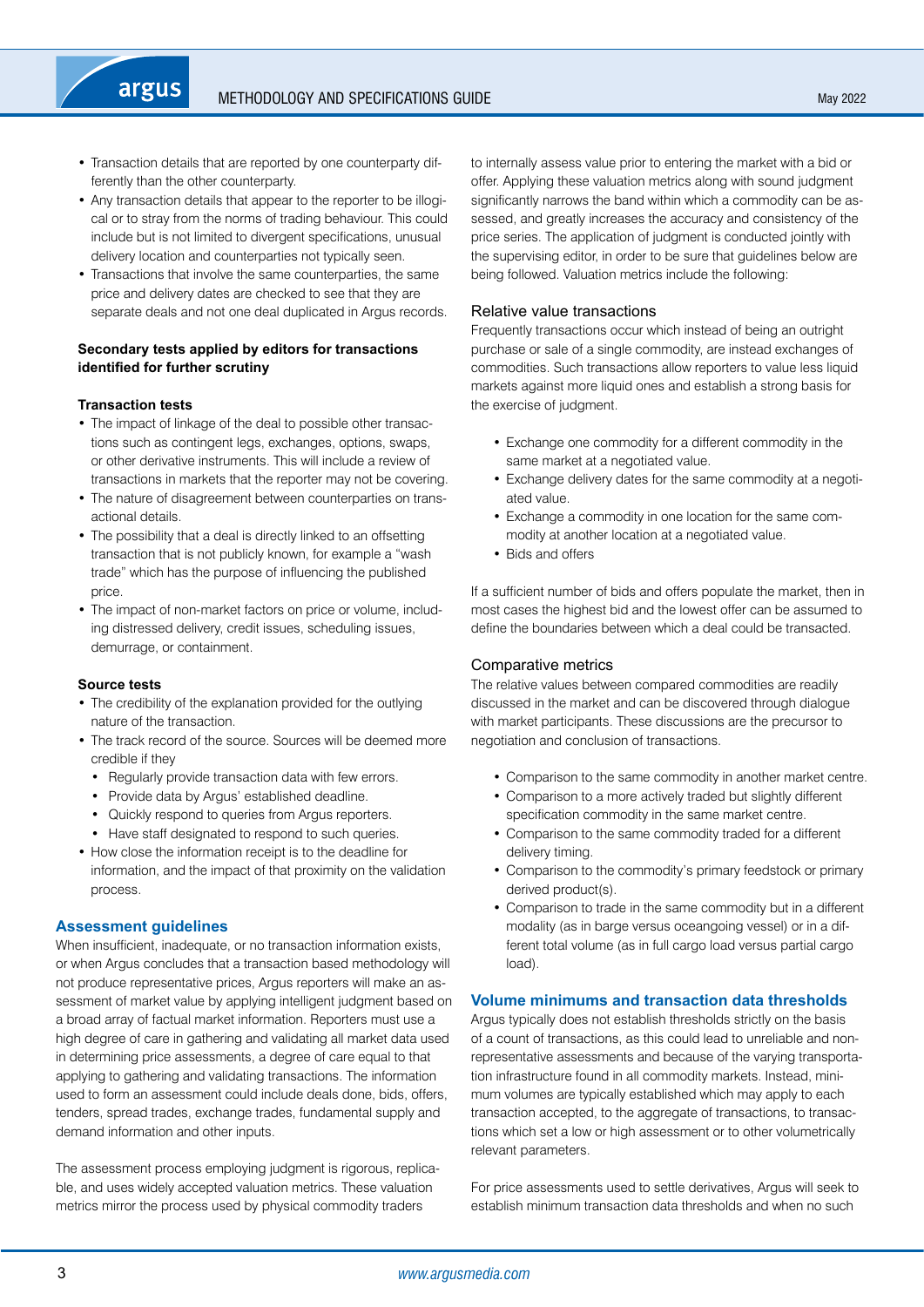threshold can be established Argus will explain the reasons. These thresholds will often reflect the minimum volumes necessary to produce a transaction-based methodology, but may also establish minimum deal parameters for use by a methodology that is based primarily on judgment.

Should no transaction threshold exist, or should submitted data fall below this methodology's stated transaction data threshold for any reason, Argus will follow the procedures outlined elsewhere in this document regarding the exercise of judgment in the price assessment process.

# **Transparency**

Argus values transparency in energy markets. As a result, where available, we publish lists of deals in our reports that include price, basis, counterparty and volume information. The deal tables allow subscribers to cross check and verify the deals against the prices. Argus feels transparency and openness is vital to developing confidence in the price assessment process.

#### **Swaps and forwards markets**

Argus publishes forward assessments for numerous markets. These include forward market contracts that can allow physical delivery and swaps contracts that swap a fixed price for the average of a floating published price. Argus looks at forward swaps to inform physical assessments but places primary emphasis on the physical markets.

#### **Publications and price data**

Benzene and derivatives prices are published in the Argus Benzene and Derivatives report. Subsets of these prices appear in other Argus market reports and newsletters in various forms. The price data are available independent of the text-based report in electronic files that can feed into various databases. These price data are also supplied through various third-party data integrators. The Argus website also provides access to prices, reports and news with various web-based tools. All Argus prices are kept in a historical database and available for purchase. Contact your local Argus office for information.

A publication schedule is available at [www.argusmedia.com](https://www.argusmedia.com/)

#### **Corrections to assessments**

Argus will on occasion publish corrections to price assessments after the publication date. We will correct errors that arise from clerical mistakes, calculation errors, or a misapplication of our stated methodology. Argus will not retroactively assess markets based on new information learned after the assessments are published. We make our best effort to assess markets based on the information we gather during the trading day assessed.

# **Ethics and compliance**

Argus operates according to the best practices in the publishing field, and maintains thorough compliance procedures throughout the firm. We want to be seen as a preferred provider by our sub-scribers, who are held to equally high standards, while at the same time maintaining our editorial integrity and independence. Argus has a strict

ethics policy that applies to all staff. The policy can be found on our website at [www.argusmedia.com.](https://www.argusmedia.com/) Included in this policy are restrictions against staff trading in any energy commodity or energy related stocks, and guidelines for accepting gifts. Argus also has strict policies regarding central archiving of email and instant messenger communication, maintenance and archiving of notes, and archiving of spreadsheets and deal lists used in the price assessment process. Argus publishes prices that report and reflect prevailing levels for open-market arms length transactions (please see the [Argus](https://www.argusmedia.com/-/media/Files/governance-and-compliance/global-compliance.ashx?la=en&hash=DB833EADC2BC60A7B262FC13D5E6A4B46CCDAB1E)  [Global Compliance Policy](https://www.argusmedia.com/-/media/Files/governance-and-compliance/global-compliance.ashx?la=en&hash=DB833EADC2BC60A7B262FC13D5E6A4B46CCDAB1E) for a detailed definition of arms length).

#### **Consistency in the assessment process**

Argus recognises the need to have judgment consistently applied by reporters covering separate markets, and by reporters replacing existing reporters in the assessment process. In order to ensure this consistency, Argus has developed a programme of training and oversight of reporters. This programme includes:

- A global price reporting manual describing among other things the guidelines for the exercise of judgment
- Cross-training of staff between markets to ensure proper holiday and sick leave backup. Editors that float between markets to monitor staff application of best practices
- Experienced editors overseeing reporting teams are involved in daily mentoring and assisting in the application of judgment for illiquid markets
- Editors are required to sign-off on all price assessments each day, thus ensuring the consistent application of judgment.

#### **Review of methodology**

The overriding objective of any methodology is to produce price assessments which are reliable and representative indicators of commodity market values and are free from distortion. As a result, Argus editors and reporters are regularly examining our methodologies and are in regular dialogue with the industry in order to ensure that the methodologies are representative of the market being assessed. This process is integral with reporting on a given market. In addition to this ongoing review of methodology, Argus conducts reviews of all of its methodologies and methodology documents on at least an annual basis.

Argus market report editors and management will periodically and as merited initiate reviews of market coverage based on a qualitative analysis that includes measurements of liquidity, visibility of market data, consistency of market data, quality of market data and industry usage of the assessments. Report editors will review:

- Appropriateness of the methodology of existing assessments
- Termination of existing assessments
- Initiation of new assessments.

The report editor will initiate an informal process to examine viability. This process includes:

- Informal discussions with market participants
- Informal discussions with other stakeholders
- Internal review of market data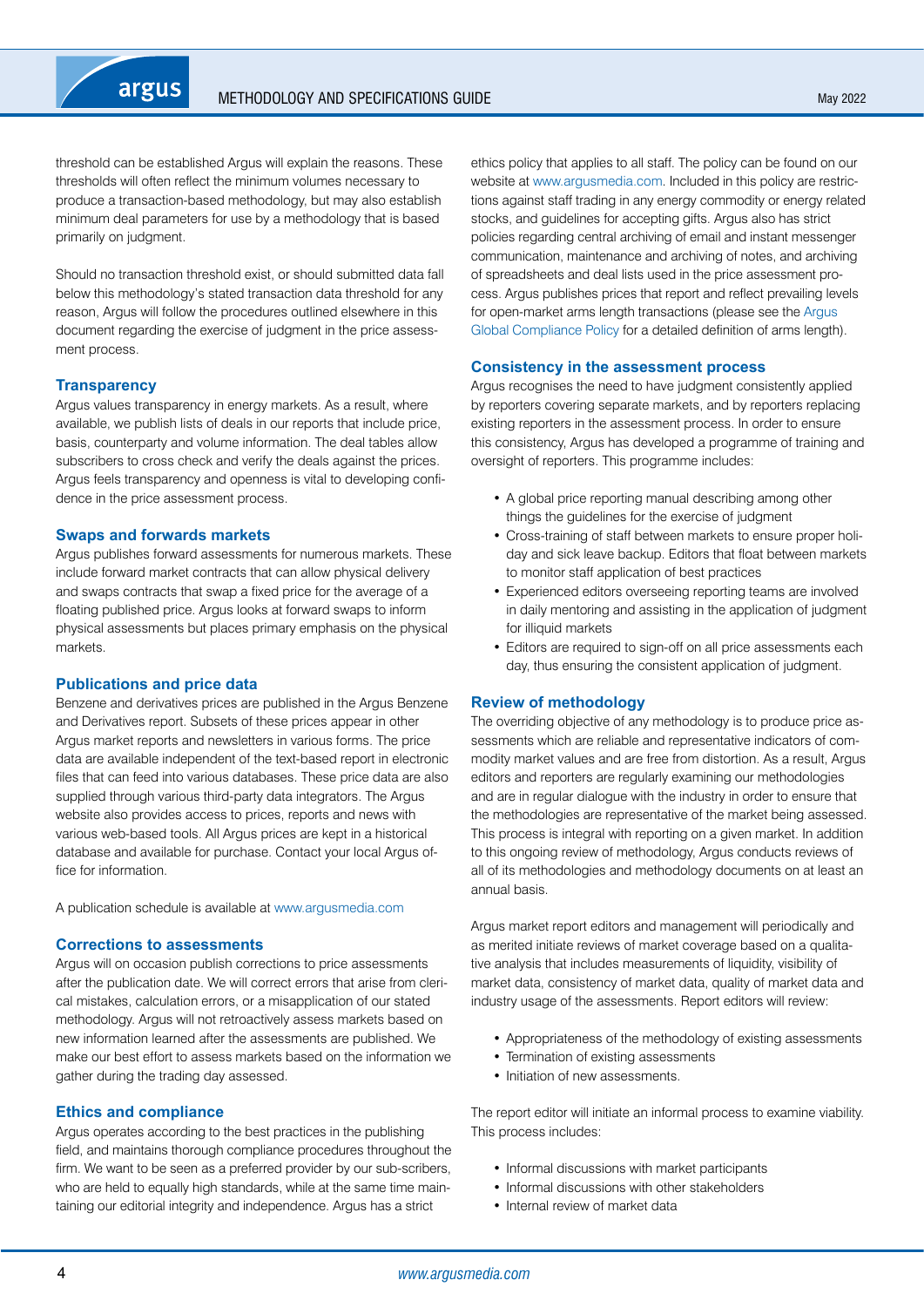<span id="page-4-0"></span>Should changes, terminations, or initiations be merited, the report editor will submit an internal proposal to management for review and approval. Should changes or terminations of existing assessments be approved, then formal procedures for external consultation are begun.

# **Changes to methodology**

Formal proposals to change methodologies typically emerge out of the ongoing process of internal and external review of the methodologies. Formal procedures for external consultation regarding material changes to existing methodologies will be initiated with an announcement of the proposed change published in the relevant Argus report. This announcement will include:

- Details on the proposed change and the rationale
- Method for submitting comments with a deadline for submissions
- For prices used in derivatives, notice that all formal comments will be published after the given consultation period unless submitter requests confidentiality.

Argus will provide sufficient opportunity for stakeholders to analyse and comment on changes, but will not allow the time needed to follow these procedures to create a situation wherein unrepresentative or false prices are published, markets are disrupted, or market participants are put at unnecessary risk. Argus will engage with industry throughout this process in order to gain acceptance of proposed changes to methodology. Argus cannot however guarantee universal acceptance and will act for the good order of the market and ensure the continued integrity of its price assessments as an overriding objective.

Following the consultation period, Argus management will commence an internal review and decide on the methodology change. This will be followed by an announcement of the decision, which will be published in the relevant Argus report and include a date for implementation. For prices used in derivatives, publication of stakeholders' formal comments that are not subject to confidentiality and Argus' response to those comments will also take place.

# **Benzene and derivatives market prices**

Argus publishes prices that report and reflect prevailing levels for open-market arms length transactions. Price assessments include market information over the course of the trading week.

Various methodological approaches are employed in reporting benzene and derivatives markets to produce the most representative price assessments. These include volume-weighted averages of deals done, lows and highs of deals done, and other methods.

In illiquid markets, Argus assesses the range within which benzene and derivatives could have traded, based on bids and offers through the week, movements of similar or related grades, and extensive polling of market participants.

Formula-priced deals, market fundamentals and information regarding trade in material that does not meet specifications also informs assessments but a primary emphasis is placed on the physical markets.

To be included in the price formation process, deals must meet the strict delivery, timing, and specification requirements in the methodology, and must be executed at arms length between a willing buyer and seller.

Posted prices are based on official price postings by producers or marketers for the appropriate time period and region.

# **Survey method and verification**

Price assessments in the Argus Benzene and Derivatives report rely on a wide variety of sources for information, including refiners, marketers, importers, traders and brokers.

Argus does not restrict itself to one subsection of the market, such as a single trading platform or single informational channel for the market information collected. The market surveys are intended to be balanced in approach and are conducted by experienced industry specialists.

# **Trading and assessment period**

All assessments and formulas refer to prices for the week of the published report.

Reporting is done on Thursday of each week, with the exception of holidays or noted scheduling changes.

# **US and Europe**

Unless noted below, Argus considers the prompt month to be the calendar month if the publication date is before the 15th of the current month. On or after the 15th of the month, the prompt month is defined to be the balance of the current month, plus any deals done for delivery during the preceding month.

# **Asia**

Prompt-month assessments roll off and the next month becomes prompt on the first business day following the 15th of the month. Half months roll on the first publishing day after the first and 15th of the calendar month Argus considers the prompt month for East China ex-tank and includes listed prices announced by Sinopec.

# **Unit and currency**

Prices are reported in the currency and units in which they typically trade. Prices are also converted to US dollar per metric tonne (\$/t) for regional comparisons.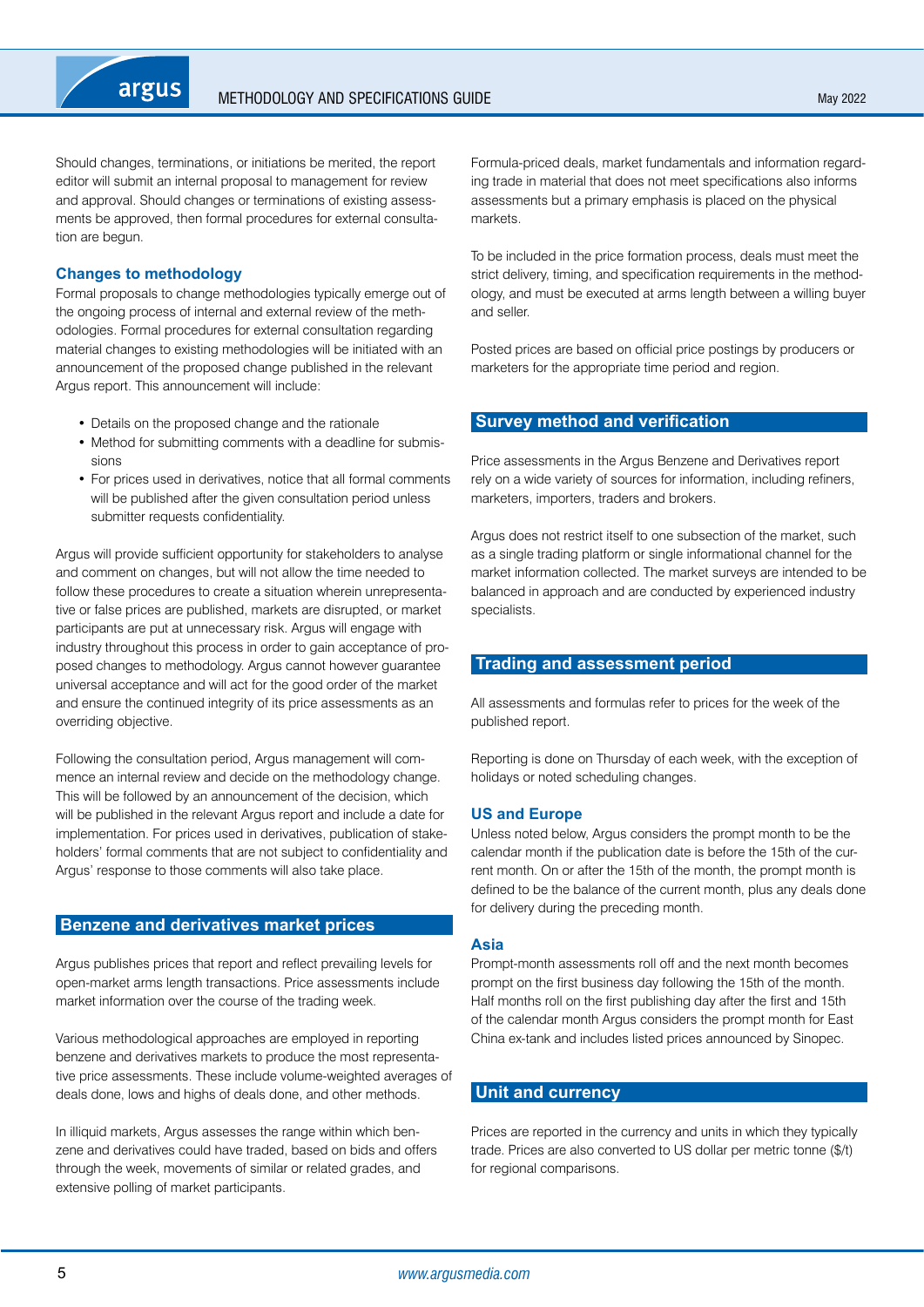# <span id="page-5-0"></span>**Americas**

# **Timing**

Prices are for the week to 5pm central time on Thursday.

# **Benzene**

Market information in US cents per gallon (¢/USG) is converted using a factor of 299.3 USG/t.

# Spot price assessments

Benzene spot prices are the low-high range of transactions completed in a particular week. A mathematical midpoint of the low-high range is also published. At times, only one transaction, or many transactions at the same price, will result in the low and high for the week being published at the same price.

# **USGC spot**

#### **Specification:** ASTM D2359

**Timing:** nominally for loading five business days forward but will include any period within the working calendar month. For the last reporting week of a month, front-month transaction data will be used as well. **Basis:** fob USGC and ddp USGC and Lower Mississippi river **Minimum size:** one barge lot, generally 10,000 bl

# Contract/posted reference prices

Publicly announced reference prices provided by major marketers and/or producers specific to particular regions. Reference pricing is understood to be the result of multilateral discussions between marketers/producers and end-use consumers. These posted prices are most often used as a basis for contractual sales agreements between companies. Posted prices are monthly in duration.

# **USGC fob contract, non-discount**

**Specification:** ASTM D2359 **Timing:** current month **Basis:** fob USGC or Lower Mississippi river **Size:** generally one barge lot or 10,000 bl

# **Styrene**

Prices are assessed and published in \$/t. Market information in US cents per pound  $(\phi/\mathsf{lb})$  is converted using a factor of 2,204.62 lb/t.

# **Specification:** ASTM D2827

**Timing:** current month **Basis:** fob USGC or Lower Mississippi river **Size:** generally one barge lot — 10,000 bl, or 1,500t minimum

# **USGC fob contract**

The USGC contract marker is a contract price agreed by buyers and sellers. The month-to-month differentials are established through conversations with large producers and consumers regarding the magnitude of changes to prices in their freely negotiated contract volumes.

# **USGC fob spot**

Basis is fob USGC and ddp USGC and Lower Mississippi river. If no transactions are confirmed during the period, Argus will report the previous range.

# **USGC fob running VWA**

Calculated as a running, volume-weighted average (VWA) of all validated fob USGC, waterborne styrene transactions for at least 1,000t, loading during the named calendar month and transacted any time from the first day of the preceding month until five days before the end of the named month.

# **Large Buyer Index, Styrene**

Calculated by weighting the following two components according to the previous year's ratio of local consumption to exports, as established by Argus.

#### **Component 1 is the sum of:**

- 0.79 \* US benzene contract price for named month
- 0.288 \* US ethylene contract price for named month (settled or estimated)
- 0.007 \* Henry Hub natural gas settlement for named month
- 8c/lb.

# **Component 2 is the:**

• final value of Styrene fob USGC running VWA for named month.

# **Cumene**

The monthly cumene formula price is calculated using the formula: (0.661 \* USCP benzene in  $\phi$ /lb) + (0.3625 \* previous month's average price for refinery grade propylene)  $+ 2.25 \frac{\cancel{0}}{\cancel{0}}$ 

# **Phenol**

The USGC contract marker is a contract price agreed between buyers and sellers. The month-to-month differentials are established through conversations with large producers and consumers regarding magnitude of changes to prices in their freely negotiated contract volumes.

# **Cyclohexane**

# **USGC fob contract**

Calculated using the formula: 0.825\*USCP benzene price + 42¢/USG

#### **Marker with NG escalator**

Calculated using the formula: 0.825\*USCP benzene price +10¢/USG + (0.005\* Houston Ship Channel monthly natural gas price index)

# **Polystyrene**

# Contract prices

There is no single contract price for any individual polymer — independent producers and consumers agree their own starting gross contract prices and negotiate monthly movements on an independent, arms length basis.

Discounts to the gross contract may also be negotiated. Discounts may be based on factors such as volume, volume flexibility, delivery, payment terms or any other factor agreed between the buyer and seller. These discounts may be dependent on reaching contract targets, on volume, for example. The exact terms will usually be private and confidential between buyer and seller.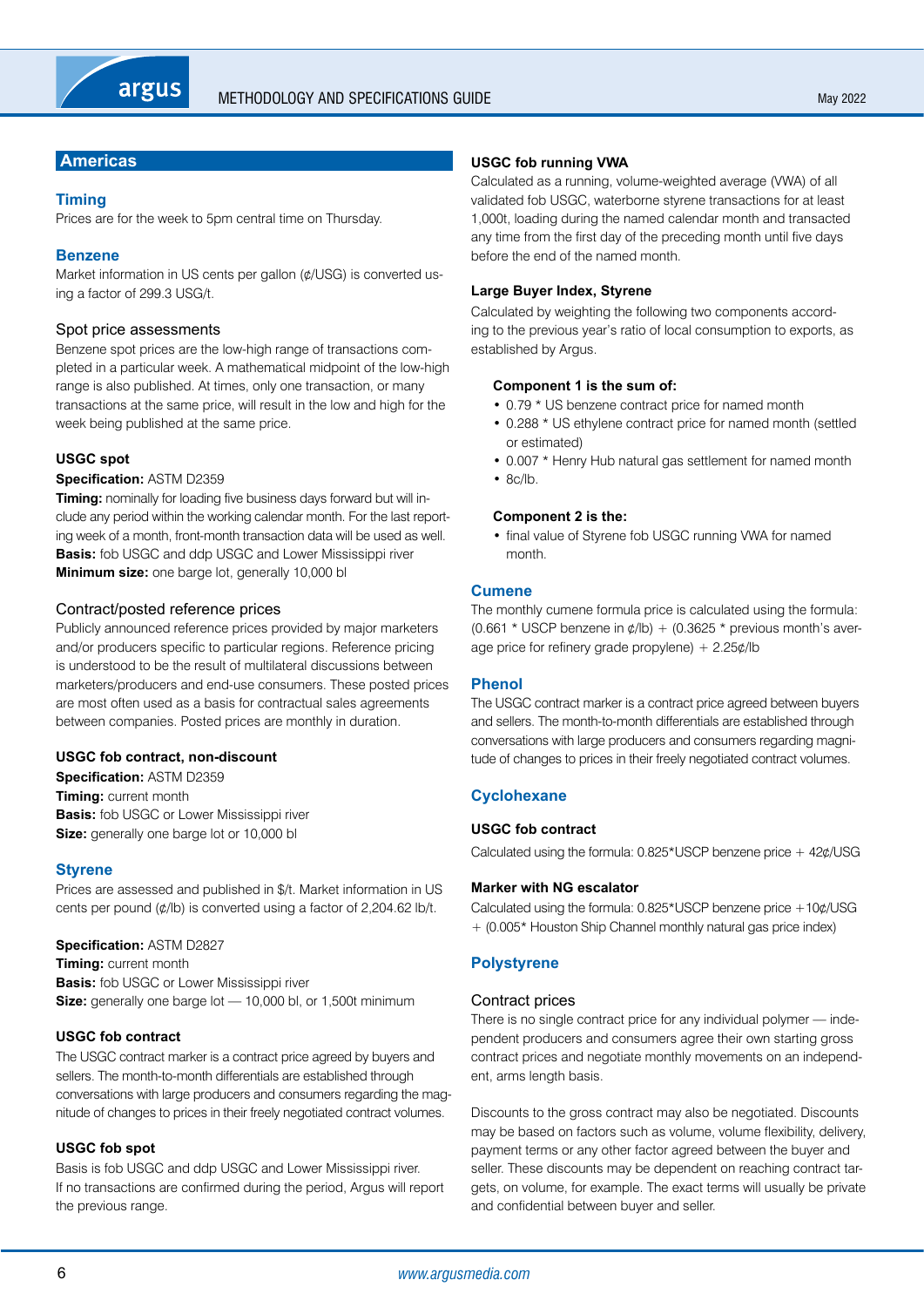<span id="page-6-0"></span>The different polymer grades are not assessed in isolation and the premiums and discounts between different polymer grades are used in the assessment process.

# **Argus monthly delta**

Argus surveys participants on the change in contract prices from month to month and publishes assessments of the month-on-month price changes designed to capture the monthly change in price most representative of the market as a whole, called the Argus Delta or Argus Δ. This is in keeping with the nature of monthly negotiations between buyers and sellers, which focus on monthly price movement rather than outright price levels. Low-high ranges for the movements are also published.

The Argus Delta will not necessarily be the midpoint of the published high and low contract price change.

# **Argus contract price**

Argus also publishes monthly outright gross contract prices that move in line with the corresponding Argus Delta, except when an annual reassessment of the outright price is made in March for publication in the first published report in April.

The annual reassessment is intended to capture rebates within existing contracts and renegotiations of long-term contracts between buyers and suppliers that can lead to changes in the outright prices in the market outside of the usual monthly negotiation process.

# **Timing**

Argus publishes an assessment of the monthly deltas and contract prices from the third publication of the month in question until the first publication of the following month, when the final monthly contract price assessments are typically made. The second publication of the following month republishes the final monthly contract price assessment.

In the event that the monthly contract has not settled by the first publication of the following month, the final monthly price assessment will be published in the second publication of the month.

The final monthly contract price assessment is not an average of the previous assessments for the month in question.

# **Location, specification and products**

Contract price assessments are of a negotiated contract price for general-purpose grades meeting the US polymer specifications listed below, delivered east of the Rocky Mountains during the named month.

Monthly delta and contract prices are published for

# **GPPS**

General purpose polystyrene General purpose crystal grades material with a melt index of 1-20

# **HIPS**

High impact polystyrene (HIPS) General purpose high-impact rubber modified polystyrene with a

melt flow index of 2 to 20

# **Europe**

# **Timing**

Prices are for the week to 5pm central European time on Thursday.

# **Benzene**

# **cif ARA spot**

Calculated as the arithmetic average of the daily Argus benzene cif ARA (prompt) assessment published in Argus Benzene Daily in the week prior to publication (Friday-Thursday).

The weekly price is an average of all prompt assessments in the publication week, whether or not the trade month rolls during the assessment week. A conversion to €/t is published for the weekly spot assessment, using the spot exchange rate on the day of publication.

# **Supplementary transaction data**

Argus publishes a low, high and volume-weighted average price for prompt-month spot transactions reported during the week (Friday-Thursday). In the last five UK working days of the month trades for the next month will be included in addition to trades for the prompt month. A total reported volume is also published.

# **Benzene contract cif NWE (basis ARA)**

**Specification:** ASTM D2359

**Currency/unit:** prices are published in both \$/t and €/t. The price is negotiated in US dollars on the basis of recent spot market activity. Conversion to euros is fixed at the published European Central Bank exchange rate for the day prior to settlement.

**Timing:** negotiation and settlement between producers and buyers habitually takes place on the last working day of the month to settle the reference price for the coming month.

**Basis:** cif ARA. Price adjustments are made by individual parties for other locations.

**Size:** nominally 1,000t lots

# **Styrene**

# **ARA spot**

**Specification:** ASTM D2827

**Currency/unit:** prices are published in \$/t. Transactions agreed in €/t are converted to \$/t at the published daily rate of the European Central Bank on the date of the transaction.

**Timing:** nominally for loadings five business days forward but will include any period within the working calendar month and if the publication date is after the 15th of the month will include transactions for the following calendar month.

**Basis:** fob ARA

**Minimum lot size:** 1,000t

# **ARA Styrene contract**

Two monthly styrene contract prices are reported:

- fob ARA: Minimum lot size is 500t
- fca ARA: Minimum lot size is one road or rail tanker Prices for both contracts are settled in €/t.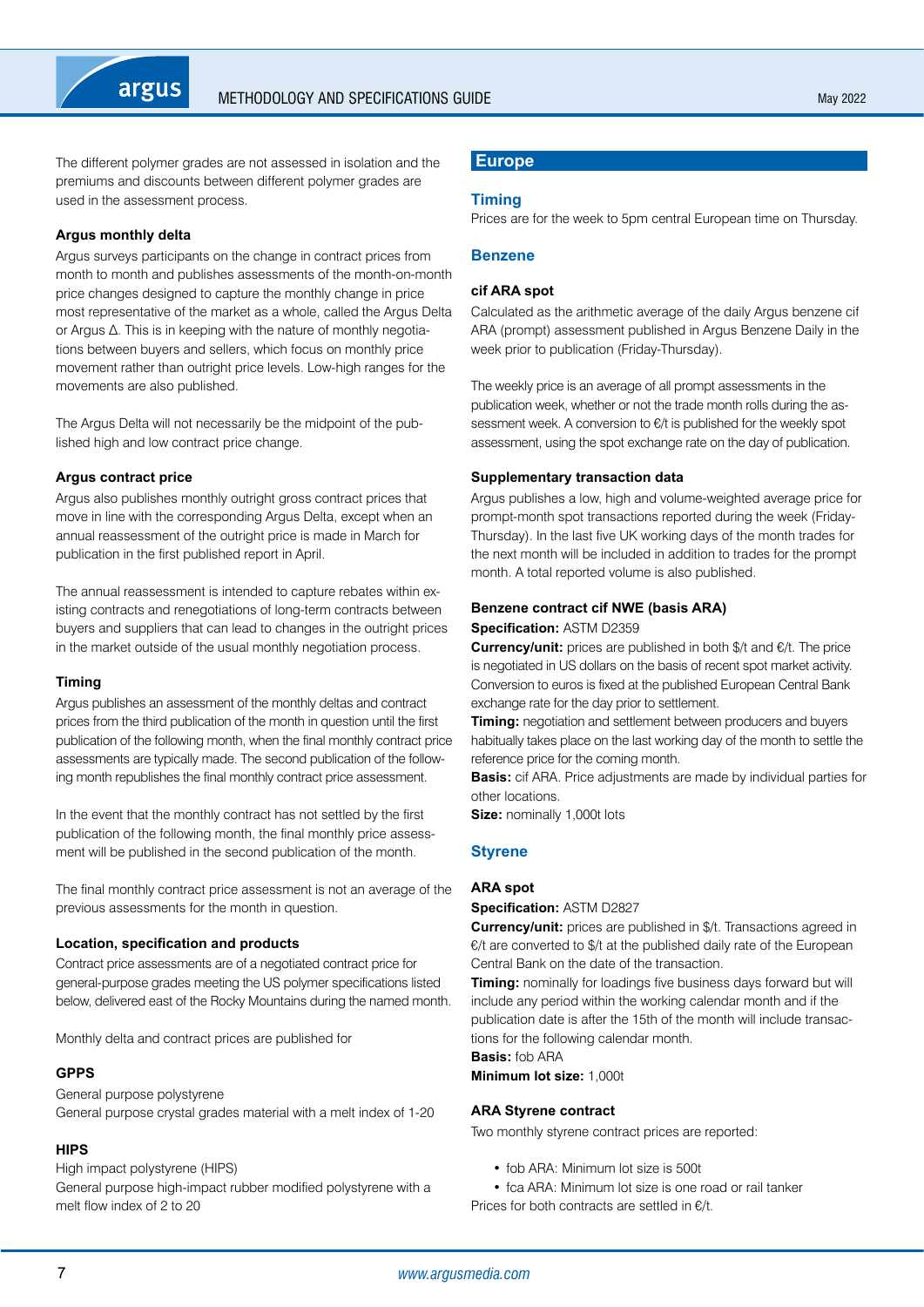# <span id="page-7-0"></span>**ARA fob VWA**

A volume-weighted average (VWA) of all validated fob ARA styrene transactions for at least 1,000t loading during the named calendar month and transacted any time from the first day of the previous month until five working days before the end of the named month.

For example, the June 2019 VWA will include transactions for June loading completed between 1 May 2019 and 21 June 2019 .

The final VWA is published in the first issue after the end of the VWA trading period.

**Specification:** ASTM D2827

# **Phenol**

The European contract marker is a list contract price, assessed and published in €/t. A \$/t conversion is also published. Differentials to benzene are established on a quarterly or annual basis. The published price reflects the change in the monthly benzene contract price in €/t.

# **Cyclohexane**

A quarterly differential is agreed and made public by buyers with sellers, reflecting anticipated production costs and market factors.

The monthly cyclohexane contract price is assessed and published in €/t and is calculated by adding the differential for the calendar quarter to the monthly benzene contract price. A \$/t conversion is also published.

# **Polystyrene**

# Contract prices

There is no single contract price for any individual polymer; independent producers and consumers agree their own starting gross contract prices and negotiate monthly movements on an independent arm's length basis.

Discounts to the gross contract may also be negotiated. Discounts may be based on factors such as volume, volume flexibility, delivery, payment terms or any other factor agreed between the buyer and seller. These discounts may be dependent on reaching contract targets, on volume, for example. The exact terms will usually be private and confidential between buyer and seller.

The different polymer grades are not assessed in isolation and the premiums and discounts between different polymer grades are used in the assessment process.

# **Argus monthly delta**

Argus surveys participants on the change in contract prices from month to month and publishes assessments of the month-on-month price changes designed to capture the monthly change in price most representative of the market as a whole, called the Argus Delta or Argus Δ. This is in keeping with the nature of monthly negotiations between buyers and sellers, which focus on monthly price movement rather than outright price levels.

Low-high ranges for the movements are also published. The Argus Delta will not necessarily be the midpoint of the published high and low contract price change.

#### **Argus contract price**

Argus also publishes monthly outright gross contract prices that move in line with the corresponding Argus Delta, except when an annual reassessment of the outright price is made in March for publication in the first published report in April.

The annual reassessment is intended to capture rebates within existing contracts and renegotiations of long-term contracts between buyers and suppliers that can lead to changes in the outright prices in the market outside of the usually monthly negotiation process.

#### **Timing**

Argus publishes an assessment of the monthly deltas and contract prices from the third publication of the month in question until the first publication of the following month, when the final monthly contract price assessments are typically made. The second publication of the following month republishes the final monthly contract price assessment.

In the event that the monthly contract has not settled by the first publication of the following month, the final monthly price assessment will be published in the second publication of the month. The final monthly contract price assessment is not an average of the previous assessments for the month in question.

#### **Location, specification and products**

The contract is typical of the major markets in Germany, Benelux and France, and is based on "general purpose grades" and does not allow for any surcharges associated with more advanced grades.

The price assessment does not cover break-bulk activities and does not reflect the geographic variations across the smaller European markets (Spain and Italy typically have lower pricing).

**Contract terms:** gross (before any discounts are applied) **Delivery:** delivered mid-northwest Europe **Load size:** "full load deliveries" – typically a 20-25t load depending on local regulations

Monthly delta and contract prices are published for

# **GPPS**

General purpose polystyrene GGPS material with a melt flow index of 1-20

# **HIPS**

High impact polystyrene Material with a melt flow index of 2-20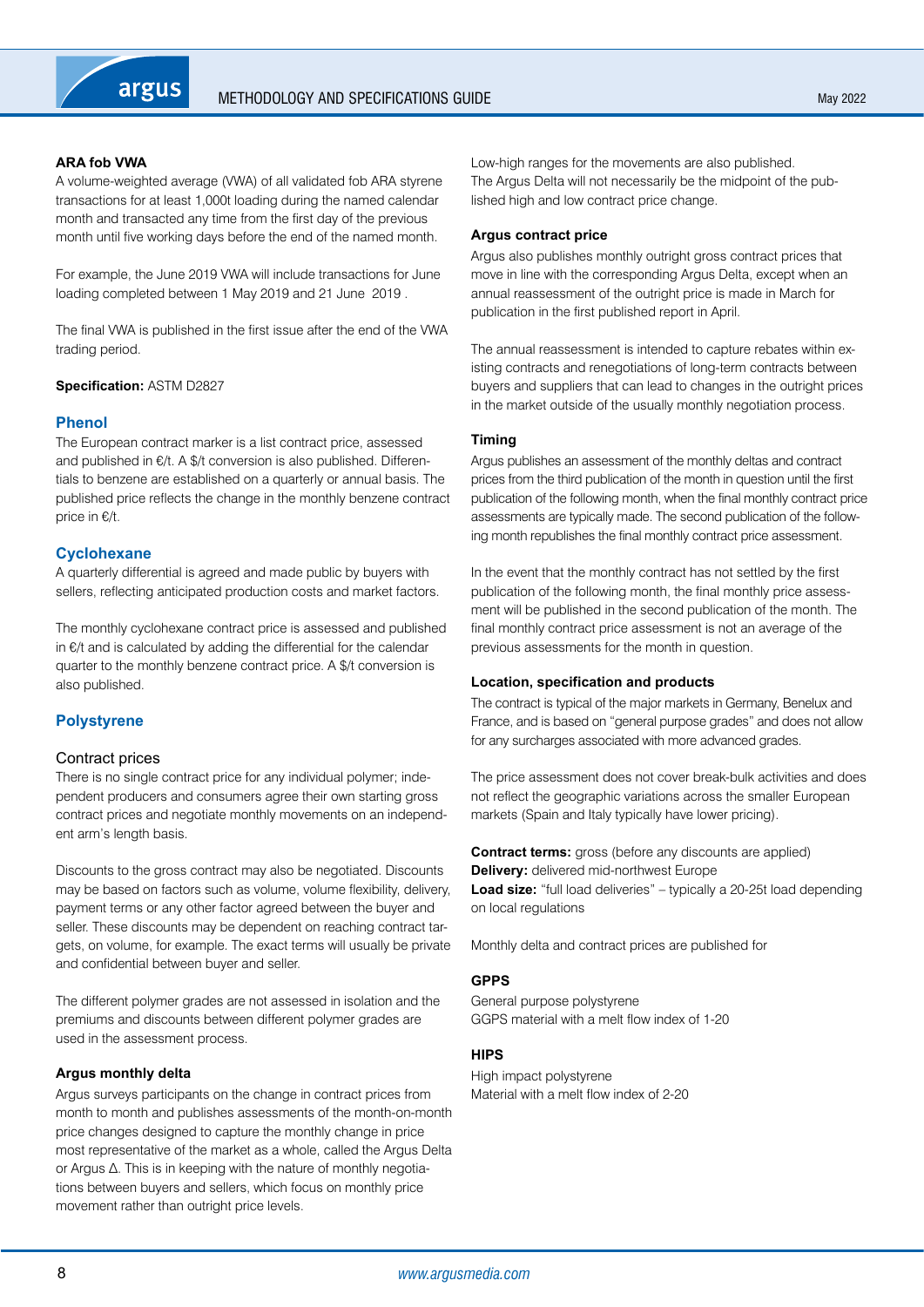# <span id="page-8-0"></span>**Asia-Pacific**

Prices are for the week to 5pm Singapore time on Thursday. Prices are assessed and published in US dollars/t (\$/t) unless stated below.

# **Contract prices**

Published weekly, these are publicly announced reference prices provided by major marketers and/or producers specific to particular regions. Reference pricing is understood to be the result of multilateral discussions between marketers/producers and end-use consumers. These posted prices are most often used as a basis for contractual sales agreements between companies.

Argus will publish a contract price range consisting of: The confirmed contract price negotiated by Eneos with its customers; and

A calculated price for each region based on the prevailing contract formula, which is the average of the weekly published prices fob South Korea for the previous month plus a premium for each region.

Major producers and marketers such as Phillips 66 and Exxon-Mobil do not readily confirm contract price settlements in the US, and Argus will confirm the contract settlement with large contract consumers such as BASF, Styrolution, Ineos Phenol, Total, Sabic and Huntsman

# **Benzene**

# **Cfr South Korea contract**

**Specification:** ASTM D2359 **Timing:** current month **Basis:** cfr South Korea main port **Size:** generally one barge lot 3,000t

# **Cfr Taiwan contract**

**Specification:** ASTM D2359 Reported as the range of daily prices during the week. The weekly marker is the mathematical average of the daily markers. See the [Argus Benzene Daily methodology.](https://www.argusmedia.com/-/media/Files/methodology/argus-benzene-daily.ashx)

#### **Cfr Asean contract**

**Specification:** ASTM D2359 **Timing:** current month **Basis:** cfr Singapore **Size:** generally one barge lot 3,000t

# **Fob South Korea**

Reported as the range of daily prices during the week. Prices are published for five forward half months and two calendar months. The weekly marker is the mathematical average of the daily markers. See the [Argus Benzene Daily methodology.](https://www.argusmedia.com/-/media/Files/methodology/argus-benzene-daily.ashx)

#### **Cfr China spot**

Reported as the range of daily prices during the week. See the [Argus Benzene Daily methodology.](https://www.argusmedia.com/-/media/Files/methodology/argus-benzene-daily.ashx)

# **Fob Southeast Asia spot**

#### **Specification:** ASTM D2359

**Timing:** nominally for current month and current month plus one **Basis:** fob Southeast Asia **Minimum size:** one barge lot — 3,000t

If no transactions are confirmed, Argus will report based on the prevailing market premium or discount from to fob South Korea prices

# **East China ex-tank spot**

Reported as the range of daily prices during the week. See the [Argus Benzene Daily methodology](https://www.argusmedia.com/-/media/Files/methodology/argus-benzene-daily.ashx).

#### **Sinopec ex-works spot**

The latest listed price announced or rolled over from the previous week/s by the producer. **Specification:** ASTM D2359 **Currency/unit:** yuan/t **Timing:** nominally for current month **Basis:** ex-works **Minimum size:** one barge lot — 500-1,000t

# **Cfr India spot**

**Location:** Kandla, Mumbai **Basis:** cfr India **Ports:** including but not limited to Kandla, Mumbai, Mangalore, Chennai and JNTP **Timing:** 10-35 days forward **Cargo size:**: 3,000 metric tonnes **Specification:**: ASTM D2827h

# **Styrene**

#### **Cfr Taiwan contract**

The agreed and confirmed price between major producers and endusers in Taiwan for the previous month. **Specification:** ASTM D2827 **Timing:** previous month

**Basis:** cfr Taiwan main port **Minimum size:** 2,000t

# **Cfr South Korea/Taiwan**

**Specification:** ASTM D- 2827 **Location:** South Korea, Taiwan **Basis:** cfr **Timing:** 10-35 days forward **Minimum size:** 2,000 metric tonnes

Absent sufficient trade, bid/offer or other information, prices are derived from the premium or discount to the average cfr China spot price assessment.

# **Cfr China spot**

Reported as the range of daily prices during the week. The weekly marker is the mathematical average of the daily markers. See the [Argus Benzene Daily methodology](https://www.argusmedia.com/-/media/Files/methodology/argus-benzene-daily.ashx).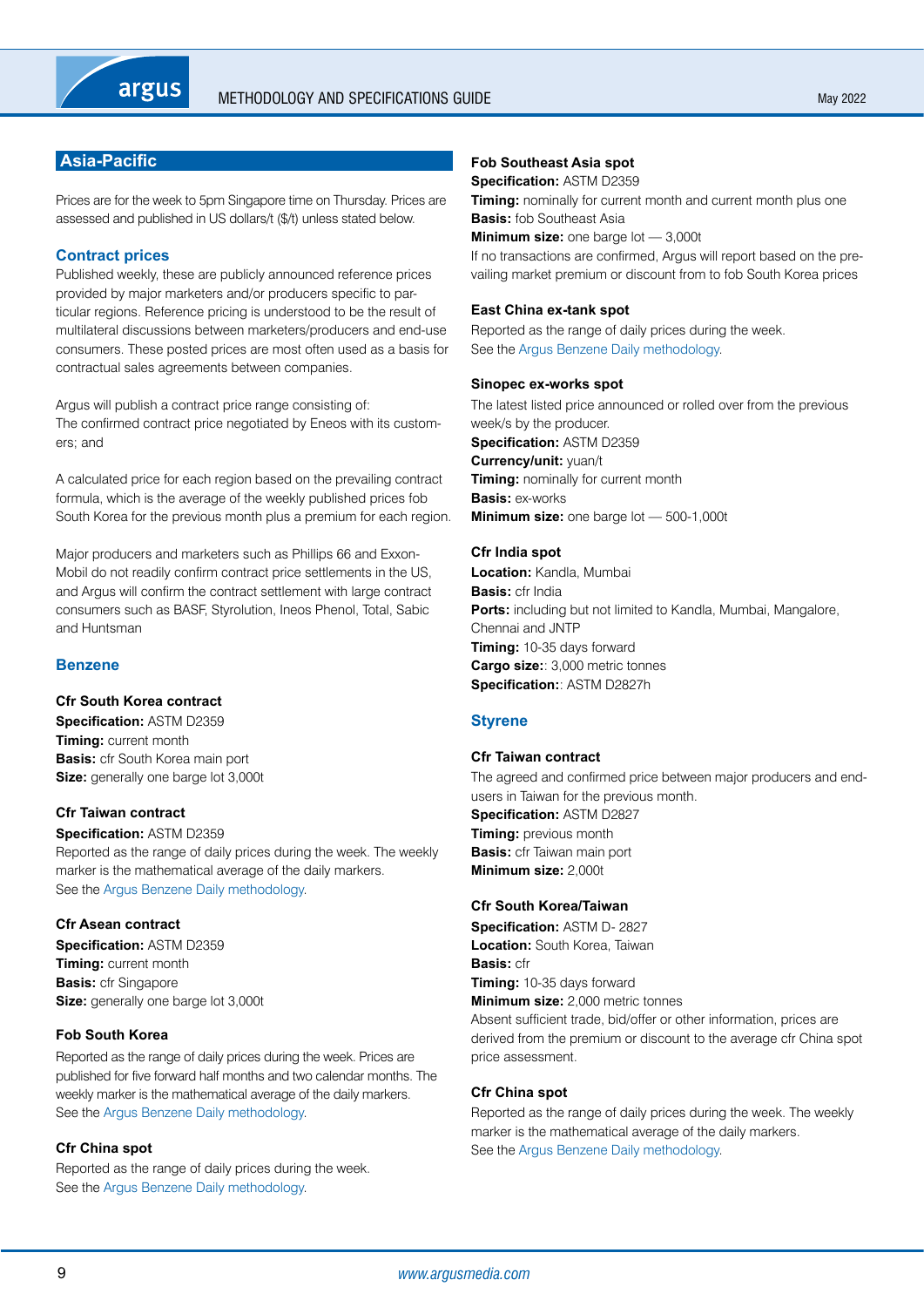# Methodology and specifications guide

#### <span id="page-9-0"></span>**Cfr India spot**

**Specification:** ASTM D- 2827h **Location:** Kandla, Mumbai **Ports:** including but not limited to Kandla, Mumbai, Mangalore, Chennai and JNTP **Basis:** cfr India **Timing:** 10-35 days forward **Cargo size:** 3,000 metric tonnes

Absent sufficient trade, bid/offer or other information, prices are derived from the premium or discount to the average cfr China spot price assessment used in spot formula transactions. Indian domestic prices would also be taken into consideration in the assessment process.

# **Fob northeast Asia spot**

**Specification:** ASTM D- 2827 **Location:** Japan, South Korea, Taiwan **Basis:** fob northeast Asia **Timing:** 10-35 days forward **Minimum size:** 2,000 metric tonnes Absent sufficient trade, bid/offer or other information, prices are derived from the premium or discount to the average cfr China spot

# **China ex-tank spot**

price assessment.

Reported as the range of daily prices during the week. See the [Argus Benzene Daily methodology.](https://www.argusmedia.com/-/media/Files/methodology/argus-benzene-daily.ashx)

#### **India ex-tank spot**

**Basis:** ex-tank **Currency:** Indian rupees **Cargo size:** 100-1000 kilogram basis **Specification:** ASTM D2827

# **Polystyrene**

**Timing:** delivered 5-35 days forward from assessment date

# **Cfr China spot**

China's main ports are mainly located in three regions:

- east China: Shanghai, Ningbo, Nanjing and Qingdao
- south China: Xiamen, Fuzhou, Shenzhen, Huangpu, Guangzhou, Shantou
- north China: Tianiin and Dalian

Argus assessments mainly cover these three regions.

# **Size:** at least 50t.

Argus generally maintains a \$20-50/t assessment range for the polyvinyl chloride cfr China price assessment. Assessment ranges can be widened by \$10-20/t when the market is in wide discussion or large volume transactions are concluded out of the mainstream range.

# **Ex-works China spot**

Ex-works China spot prices include a 17pc value-added tax.

The Chinese domestic market consists of the following regions:

- east China: Shanghai, Zhejiang, Jiangsu
- south China: Guangdong and Fujian
- north China: Tianjin, Beijing, Hebei and Shandong
- northeast China: Liaoning, Jilin and Heilongjiang
- west China: Xinjiang, Gansu and Shaanxi
- southwest China: Sichuan and Chongqing.

#### **Size:** at least 5,000t

#### **Import parity China spot current**

Import parity China spot prices (\$/t) are ex-works (Yn/t) adjusted for the currency exchange rate, VAT, tariff, clearance cost. Valueadded tax is 17pc in China and the import tariff is 6.5pc for major origins. Clearance cost is at Yn100/t. In that case, the formula is: ex-works adjusted (import parity) = (ex-works-100) /(exchange rate \*1.17\*1.065)

Prices are published for

# **GPPS**

General purpose polystyrene Material with a melt flow index of 1-20

# **HIPS**

High impact polystyrene Material with a melt flow index of 2-20

# **Freight**

Freight rate assessments are published as the cost of spot chartering a vessel to load benzene 30-90 days from the date of publication.

Argus surveys market participants including charterers, ship owners and ship brokers in assessing freight rates.

# **Routes and cargo sizes**

South Korea-China – up to 3,000t Thailand-China – up to 3,000t South Korea-Houston – up to 6,000t South Korea-Houston – up to 12,000t

| <b>Included ports</b> |                                                                                  |  |
|-----------------------|----------------------------------------------------------------------------------|--|
| Country               | Ports                                                                            |  |
| South Korea           | Daesan, Yosu, Ulsan, Onsan                                                       |  |
| China                 | Ningbo, Shanghai, Caojing, Taicang, Nantong, Jiangyjin,<br>Zhangjiagang, Huizhou |  |
| Thailand              | Map Ta Phut, Sriracha, Rayong                                                    |  |
| US                    | Ports in the Texas Gulf area.                                                    |  |